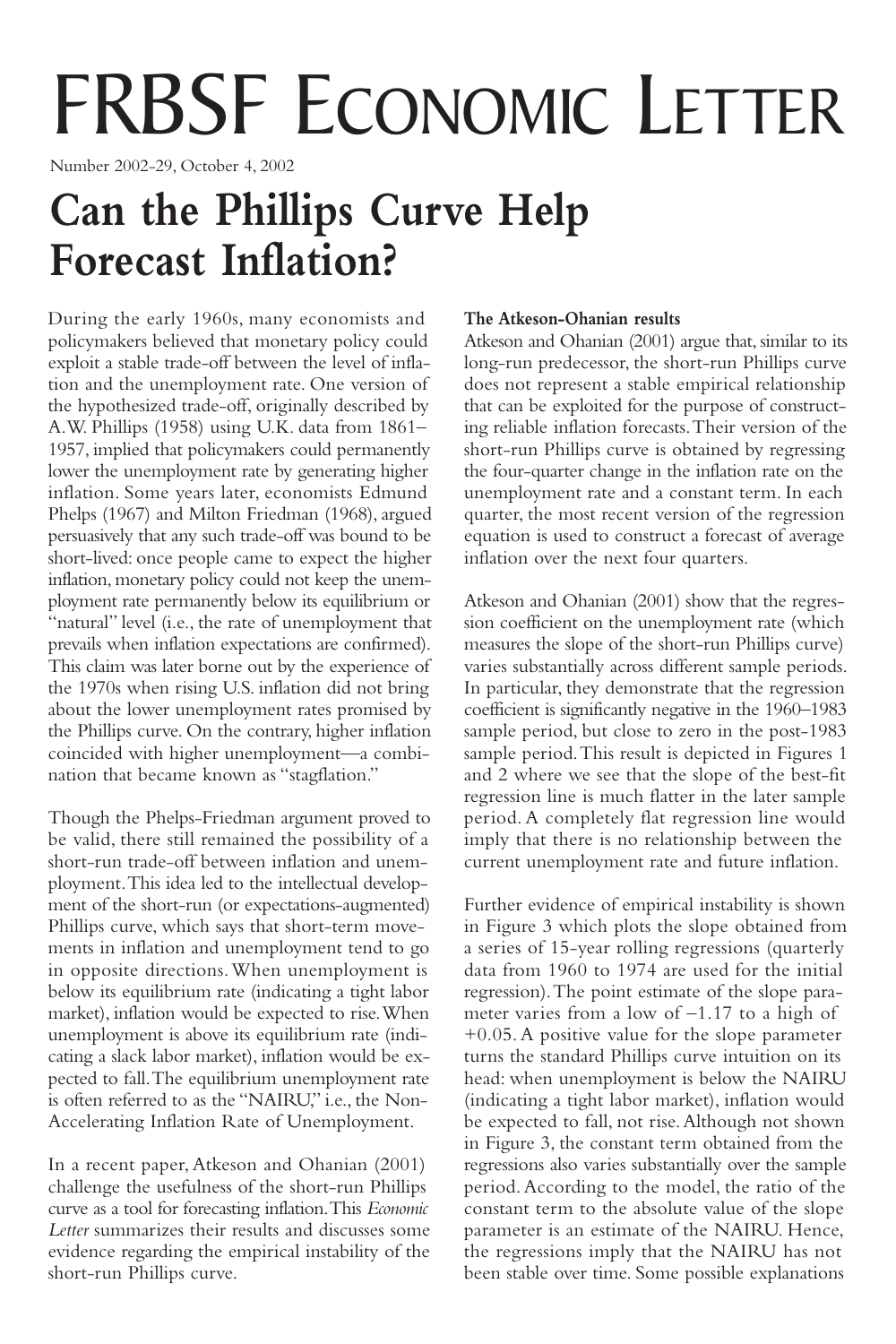#### **Figure 1**





for the empirical instability of the short-run Phillips curve include: (1) changes in the monetary policy regime that affect people's expectations of future inflation, (2) demographic shifts in the labor force that influence the level of the NAIRU, or (3) changes in worker productivity that affect the pass-through of wage growth to price inflation.

Using the most recent estimate of the short-run Phillips curve, Atkeson and Ohanian (2001) construct out-of-sample inflation forecasts from 1984 onwards.They find that the Phillips curve-based forecast underperforms a naive "no change" forecast, which says that inflation over the next year will be the same as it has been over the most recent four quarters.The naive forecast assumes that the current unemployment rate provides no useful information about future inflation. (The metric for assessing performance is the root-mean squared error of the inflation forecast.) The authors obtain similar results for a wide array of Phillips curve models that employ different measures of inflation, different measures of real economic activity (as an alternative to the unemployment rate), or additional lags of real economic activity. Finally, the authors show that the accuracy of the naive inflation forecast is essentially identical to the Federal Reserve Board staff's realtime inflation forecasts for the period 1984 to 1996.

Based on the above results,Atkeson and Ohanian (2001) conclude that inflation forecasts based on the Phillips curve should be abandoned. It should be noted that they do not advocate the adoption of the naive model as a structural economic relationship. Rather, they argue that policymakers

### **Figure 2**





\*4-quarter % change in core CPI inflation over the next year \*4-quarter % change in core CPI inflation over the next year

should be very skeptical of arguments to change monetary policy based on some particular version of the short-run Phillips curve.

#### **Robustness of the Atkeson-Ohanian results**

One may wonder whether the conclusions of the Atkeson-Ohanian study are sensitive to the post-1983 time period over which the authors compare the out-of-sample inflation forecasts.A follow-up study by Fisher, Liu, and Zhou (2002) examines this issue.The authors confirm that the naive inflation forecast outperforms the Phillips curve forecast from 1985 to 2000, but find that the reverse holds true from 1977 to 1984. Over the period 1993 to 2000, the naive forecast again outperforms the Phillips curve forecast for a measure of inflation based on the core CPI (Consumer Price Index), but the reverse holds true for a measure of inflation based on the core PCE (Personal Consumption Expenditures) price index.The authors show that the naive model consistently *underperforms* the Phillips curve model when the inflation forecast horizon is shifted out to two years. Finally, the authors demonstrate that the Phillips curve model can correctly predict the direction of change of future inflation about 60–70% of the time. By construction, the naive model offers no information about the direction of change of future inflation.

#### **The 1990s: a puzzle?**

During the second half of the 1990s, the U.S. economy exhibited low and falling inflation combined with low and falling unemployment.At the time, many commentators and economists viewed this combination as a puzzle or a breakdown in the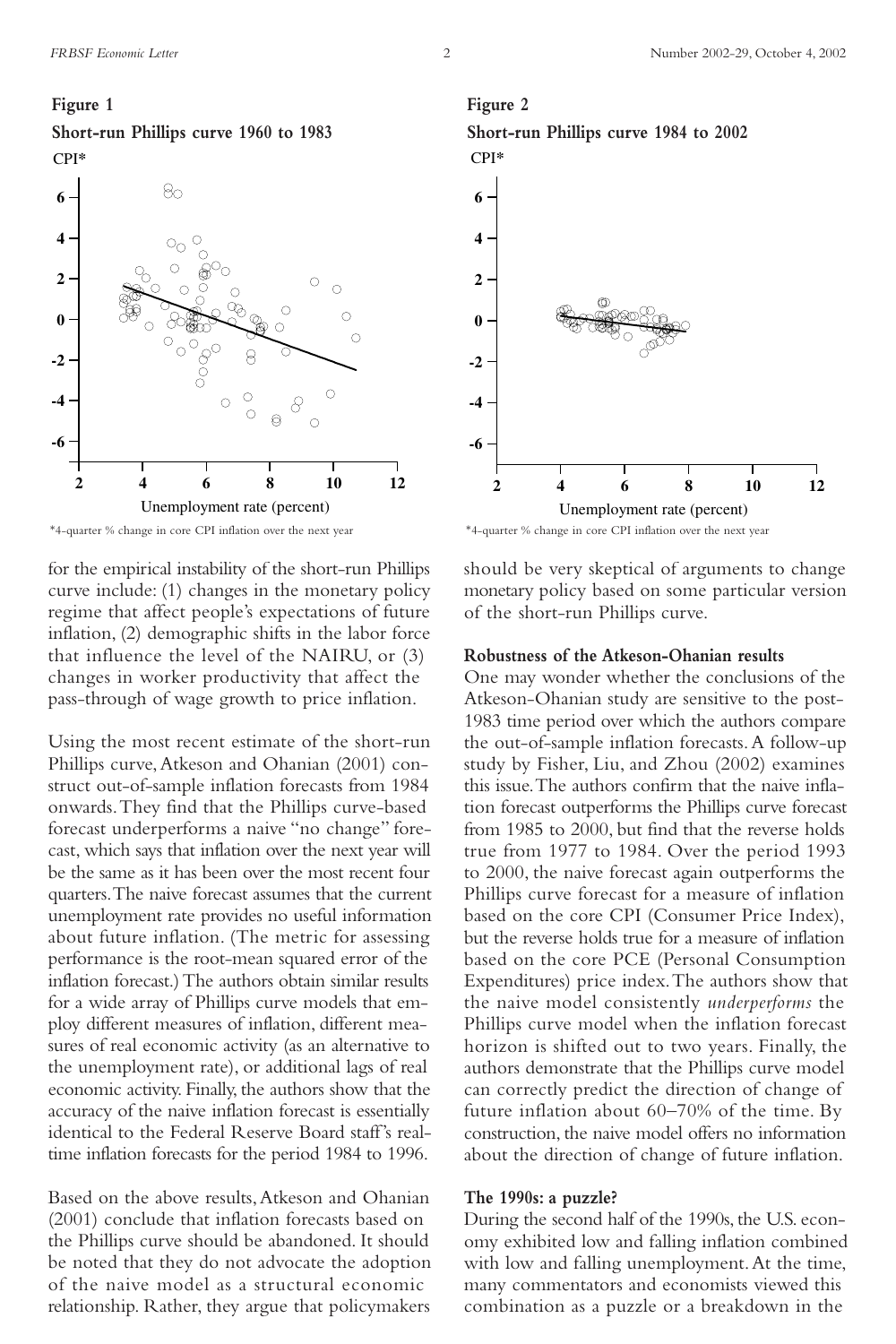#### **Figure 3**

**Slope of short-run Phillips curve from 15-year rolling regressions**



short-run Phillips curve.A study by Brayton, et al. (1999), for example, shows that the standard Phillips curve model consistently overpredicted inflation during the late 1990s when the unemployment rate was dropping to 30-year lows.

One factor that could help account for the late 1990s breakdown in the short-run Phillips curve is an acceleration in the trend growth rate of worker productivity—perhaps driven by the advent of new technologies associated with the so-called "new economy." Recent empirical studies by Staiger, Stock, and Watson (2001) and Ball and Mankiw (2002) present evidence of a potential link between movements in trend productivity growth and movements in the NAIRU.According to these authors, augmenting the standard Phillips curve model to incorporate a declining NAIRU during the second half of the 1990s would help account for the unusual inflation-unemployment experience in those years (for a related study, see Lansing 2000).

#### **Conclusion**

During the 1970s, inflation and unemployment both trended upward for an entire decade.This observation led economists to abandon the notion of a stable long-run trade-off between the two variables. Nevertheless, the evidence continued to support the existence of a short-run trade-off between inflation and unemployment, albeit one where the slope of the curve appears to change over time. During the second half of the 1990s, the shortrun trade-off also appeared to break down when extremely low unemployment rates did not bring about the predicted increase in inflation.This breakdown has drawn attention to an augmented

Phillips curve model that incorporates a timevarying NAIRU.

The need to update the short-run Phillips curve to account for changes in slope or changes in the NAIRU (neither of which can be observed in real time) poses a difficult challenge for anyone who wishes to use the model for the purpose of forecasting inflation. Even within a given sample period, the large amount of scatter around the best-fit regression lines shown in Figures 1 and 2 reveals the fundamental imprecision of the inflation-unemployment relationship. In light of these difficulties, the short-run Phillips curve should be viewed as a limited tool for forecasting purposes.The evidence suggests that the short-run Phillips curve is more likely to be useful for forecasting the direction of change of future inflation rather than forecasting the actual magnitude of future inflation.

#### **Kevin J. Lansing Senior Economist**

#### **References**

*[URLs accessed September 2002.]*

- Atkeson, A., and L.E. Ohanian. 2001."Are Phillips Curves Useful for Forecasting Inflation?" FRB Minneapolis *Quarterly Review* (Winter) pp. 2–11. http://www.mpls. frb.org/research/qr/qr2511.html
- Ball, L., and N.G. Mankiw. 2002."The NAIRU in Theory and Practice." NBER Working Paper 8940. http://papers. nber.org/papers/W8940
- Brayton, F., J.M. Roberts, and J.C.Williams. 1999."What's Happened to the Phillips Curve?" Fed. Res. Board, FEDS Paper 1999-49. http://www.federalreserve.gov/pubs/ feds/1999/199949/199949abs.html
- Fisher, J.D.M., C.T. Liu, and R. Zhou. 2002."When Can We Forecast Inflation?" FRB Chicago *Economic Perspectives* (1Q) pp. 30–42. http://www.chicagofed.org/publications/ economicperspectives/
- Friedman, M. 1968."The Role of Monetary Policy." *American Economic Review* 58, pp. 1–17.
- Lansing, K.J. 2000."Learning about a Shift in Trend Output: Implications for Monetary Policy and Inflation," FRBSF Working Paper 2000-16. http://www.frbsf.org/publications/ economics/papers/2000/index.html
- Phelps, E.S. 1967."Phillips Curves, Expectations of Inflation, and Optimal Unemployment over Time." *Economica* 34, pp. 254–281.
- Phillips,A.W. 1958."The Relation between Unemployment and the Rate of Change of Money Wage Rates in the United Kingdom, 1861–1957." *Economica* 25, pp. 283–289.
- Staiger, D., J.H. Stock, and M.W.Watson. 2001."Prices,Wages, and the U.S. NAIRU in the 1990s." NBER Working Paper 8320. http://papers.nber.org/papers/W8320